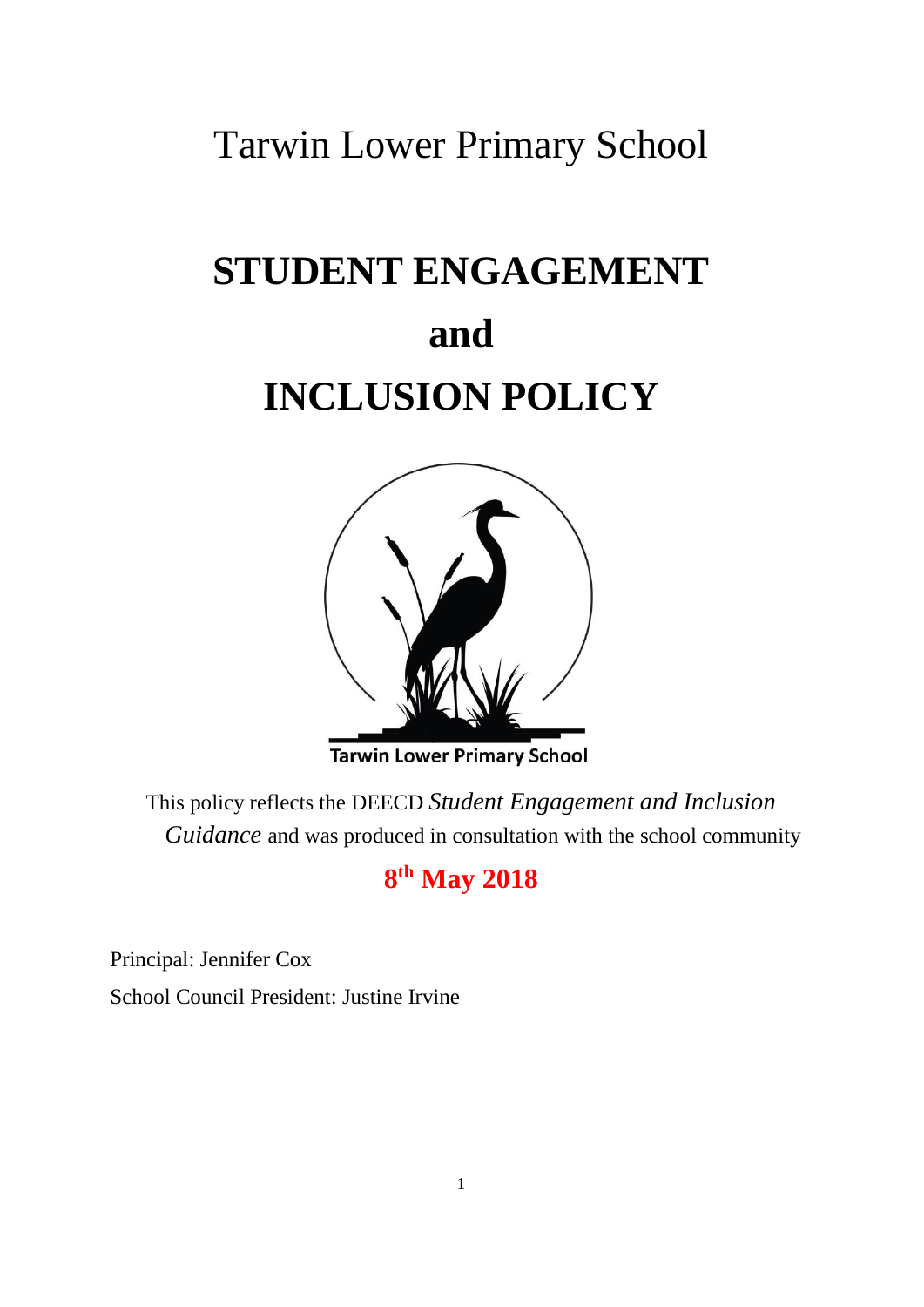## **Table of Contents**

| <b>School Profile</b>                                                    | 3                       |
|--------------------------------------------------------------------------|-------------------------|
| School values, philosophy and vision                                     | 3                       |
| <b>Guiding principles</b>                                                | 3                       |
| <b>Engagement Strategies</b>                                             | 4                       |
| Identifying students in needs of extra support                           | 4                       |
| <b>Behaviour expectations</b>                                            | $\boldsymbol{4}$        |
| <b>School Actions</b>                                                    | $\overline{\mathbf{4}}$ |
| <b>Engaging with families</b>                                            | 5                       |
| <b>Evaluation</b>                                                        | 6                       |
| <b>10.</b><br><b>Appendices and Related Policies</b>                     | 6                       |
| Appendix 1: Statement of Rights and Responsibilities                     | $\tau$                  |
| Appendix 2: Student Engagement Strategies                                | 8                       |
| Appendix 3: Behaviour expectations                                       | 9                       |
| Appendix 4: Staged response to behaviour issues                          | 12                      |
| Appendix 5: Process for responding to breaches of Behaviour Expectations | 13                      |
|                                                                          |                         |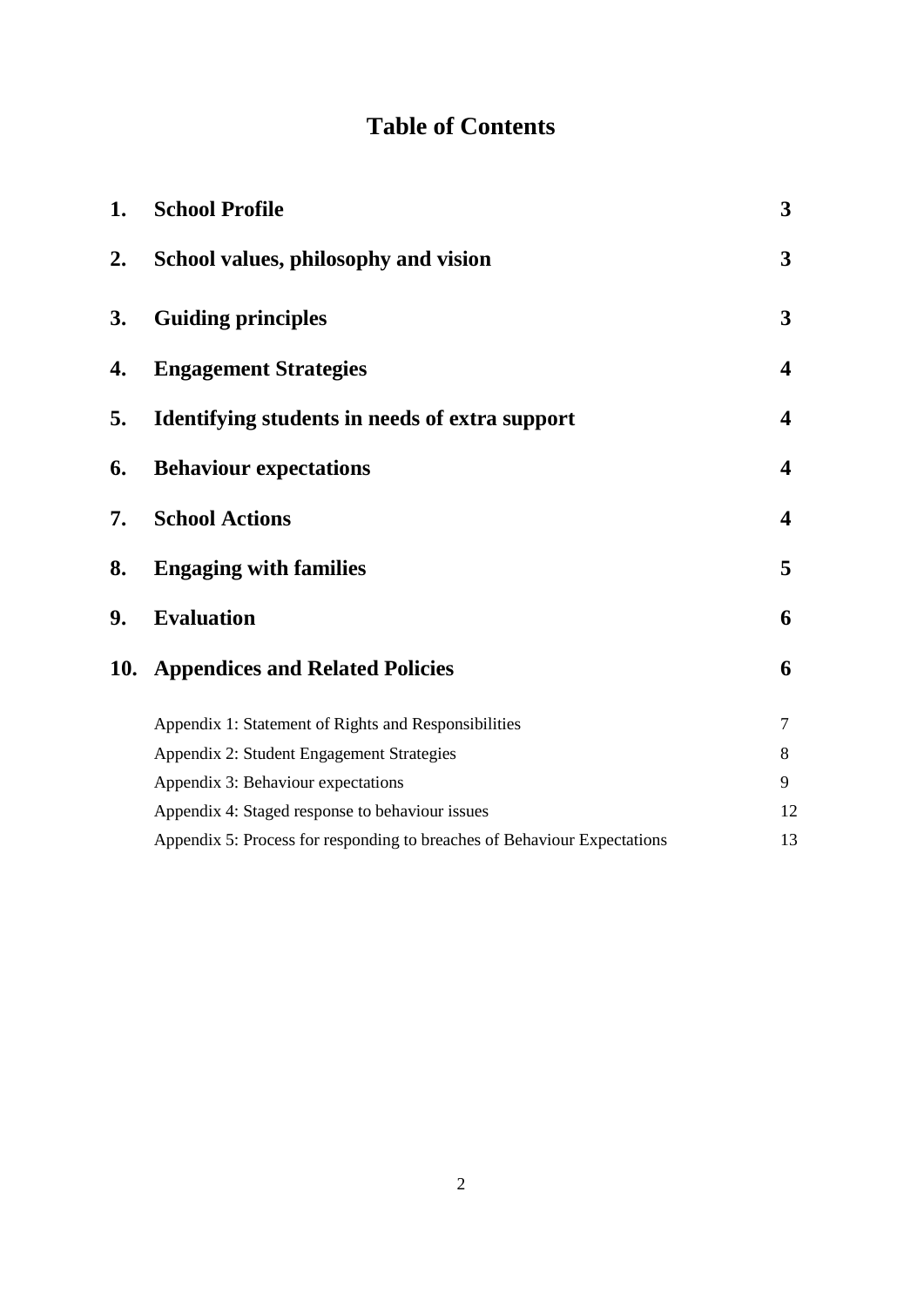## **1. School profile:**

Tarwin Lower Primary School is situated 167 km South East of Melbourne in South Gippsland. The school population is drawn from a wide coastal and rural area encompassing Venus Bay, Walkerville and Tarwin Lower. Eighty percent of the students travel by school bus. Our current enrolment is at approximately 40 students.

Tarwin Lower Primary operates three classrooms and maintains a well-stocked library. We have an Art room that also serves as a multi-purpose room and contains a kitchen area used to prepare lunches and supports a kitchen garden program. We have a Music room with a variety of musical instruments. The vast play area is situated in an attractive setting of many native and deciduous trees and garden beds which have been planted by our parents and students. Our vegetable patch is maintained by the students and our school gardener.

At Tarwin Lower Primary School, we have a range of students from diverse socio-economic backgrounds, (where socio-economic refers to family income, education, occupation and wealth). The vast majority of our students speak English at home. Our students come from a wide range of family units, including single parents, stepfamilies, blended families, nuclear families, foster care, extended family care etc. Students enrolled at our school have come to us from a number of different Preschools in the district, none of which is in Tarwin Lower.

Students enjoy a curriculum that explicitly and successfully teaches fundamental skills in authentic, inclusive and challenging contexts. At Tarwin Lower Primary we believe that education should be engaging and authentic and our classroom programs reflect this by embedding learning in a rich and purposeful educational experiences that develop and apply strong literacy and numeracy skills within and beyond the classroom.

The school offers a range of one hour specialist classes; art, music, library, ICT, Indonesian and Physical Education. We encourage students to take on leadership roles and play an active part in their school and community.

Student safety, mental health and connectedness to peers is strong due to ongoing social programs conducted in the school such as weekly whole school KidsMatter lessons. The values of our school community are Kindness, Cooperation, Resilience and Respect. They underpin all the interactions we have at school.

We are committed to promoting gender equality and respectful relationships through our participation in Victoria's Respectful Relationships initiative. Respectful Relationships supports school leaders, educators and our school communities to promote and model respect and equality- and to teach our children how to build healthy relationships, resilience and confidence.

#### **2. School values, philosophy and vision**

Our school is committed to providing a safe, secure, inclusive and stimulating learning environment for all students. Students can reach their full educational potential only when they are happy, healthy and safe, and when there is a positive school culture to engage and support them in their learning. Our school acknowledges that student wellbeing and student learning outcomes are inextricably linked.

Our school is also committed to implementing the Kids Matter, which is a mental health and wellbeing framework,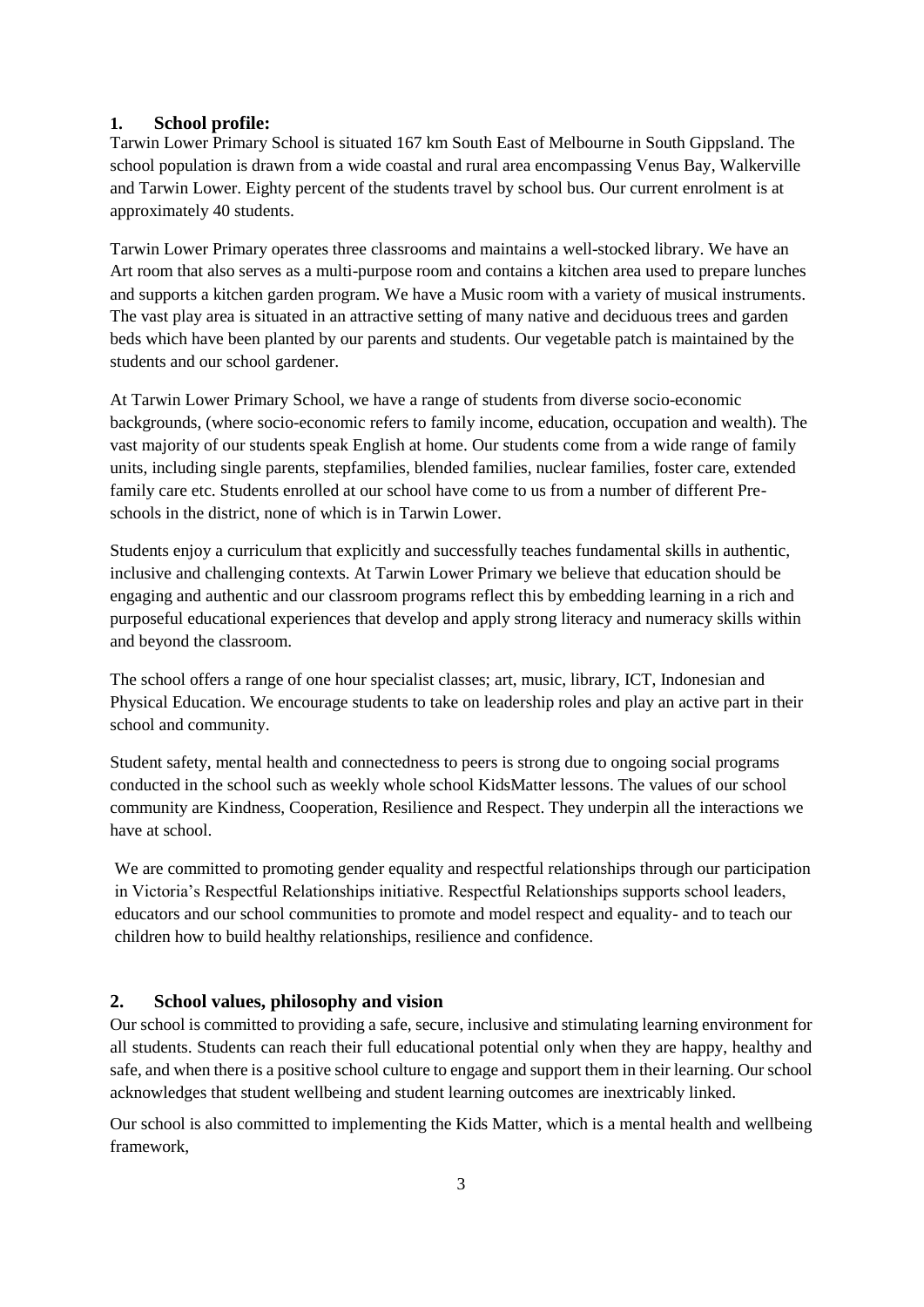Our philosophy:

*Every member of the school community has a right to fully participate in an educational environment that is safe, supportive and inclusive.*

Our vision:

*All students are confident, curious learners who feel supported and able to meet the challenges at school and beyond.* 

Our values: *Kindness, Cooperation, Resilience, Respect*

A statement about the rights and responsibilities of all students and school staff is included at **Appendix 1**.

## **3. Guiding principles**

The Tarwin Lower Primary School Community is committed to providing a safe, positive, challenging and engaging learning environment that is relevant to the students. We believe that everyone can be successful in a variety of curriculum areas.

Every member of the school community has a right to fully participate in an educational environment that is safe, supportive and inclusive. Everyone deserves to be treated with respect and dignity.

Our school is proudly a safe and welcoming school for everyone-regardless of gender, sexuality, cultural background or family circumstances.

The rights and responsibilities of all members of the Tarwin Lower Primary School community need to take the following legislation into consideration; the Equal Opportunity Act 1995, the Charter of Human Rights and Responsibilities 2006, the Disability Discrimination Act 1992 and the Education and Training Reform Act 2006.

## **4. Engagement Strategies**

To realise our vision, our school has in place a range of strategies to promote engagement, positive behaviour and respectful relationships for all students in the school. We recognise that some students, as a group or as individuals may need extra social, emotional or educational support to flourish at school, and so we will put in place strategies to identify these students and provide them with the support they need.

The School works collaboratively with students and parents/carers to establish fair and respectful behaviour policies and practices, based on the school's values, expected social competencies and positive peer relationships. There are also intervention strategies in place to address inappropriate behaviours which can negatively impact the learning environment of the self and others.

The universal (whole-school), targeted (group-specific) and individual engagement strategies used in our school are outlined in **Appendix 2**.

## **5. Identifying students in need of extra support**

Our school will utilise the following information and tools identify students in need of extra support using the following strategies:

Personal information gathered upon enrolment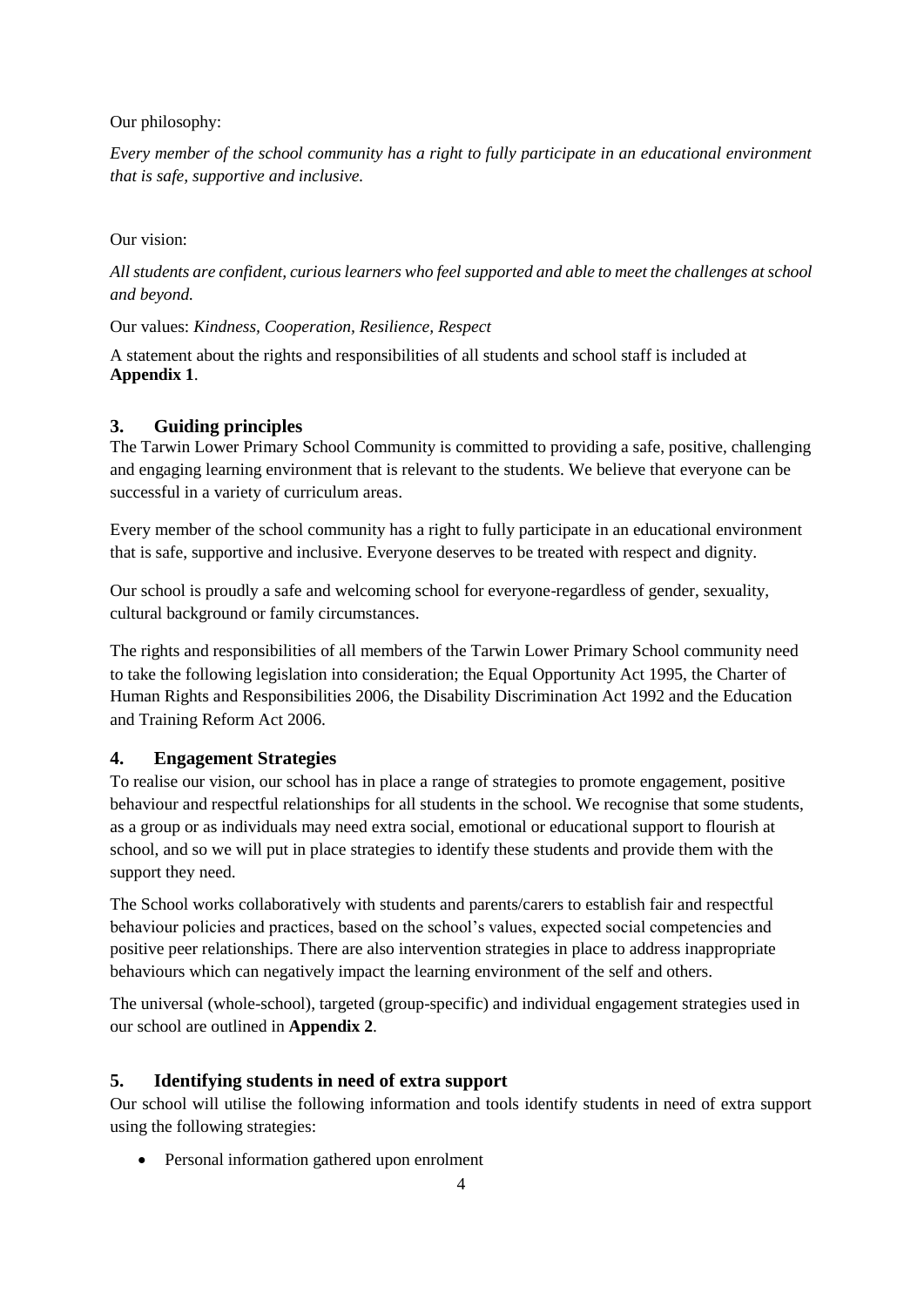- School Entry Health Questionnaire
- Preschool Transition Statements
- **Attendance rates**
- Academic performance, particularly in literacy and numeracy assessments
- Behaviour observed by classroom teachers
- Student Mapping Tool
- Engagement with student families

Students can feel safe to talk to a teacher if they are seeking confidential advice and support from any issues relating to family violence, sexual harassment or sexual assault. Students can feel confident their issue will be taken seriously and the right support given.

## **6. Behavioural expectations**

Shared behaviour expectations for students, parents/carers and school staff are detailed in **Appendix 3**.

## **7. School actions**

#### **Responding to challenging behaviour**

Where a student acts in breach of the behaviour standards of our school community, we will institute a staged response, as outlined in the Department of Education and Early Childhood Development Student Engagement and Inclusion Guidance (see **Appendix 4**).

## **Discipline**

Disciplinary measures may be used as part of a staged response to challenging behaviour in combination with other engagement and support strategies to address the range of factors that may have contributed to the student's behaviour.

Disciplinary measures that may be applied include:

- Restorative approach (eg repairing damage caused)
- Withdrawal of privileges
- Withdrawal from class activities for a specified period. Where appropriate, parents/carers will be informed of such withdrawals
- Detention
- Suspension (in-school and out of school)
- Expulsion

Discipline will be applied in a way that is proportionate to the behaviour and upholds procedural fairness. We will follow Tarwin Lower Primary's School Wide Positive Behaviour Plan.

## **Corporal Punishment is prohibited in all Victorian schools. Corporal punishment must NOT be used at the School under any circumstances.**

Suspension and expulsion are measures of last resort and may only be applied when the grounds for suspension and expulsion set out in the Engagement and Inclusion Guidance have been met.

Suspension and expulsion can only be approved by the principal and our school will follow the processes for applying these disciplinary measures set out in the Student Engagement and Inclusion Guidance.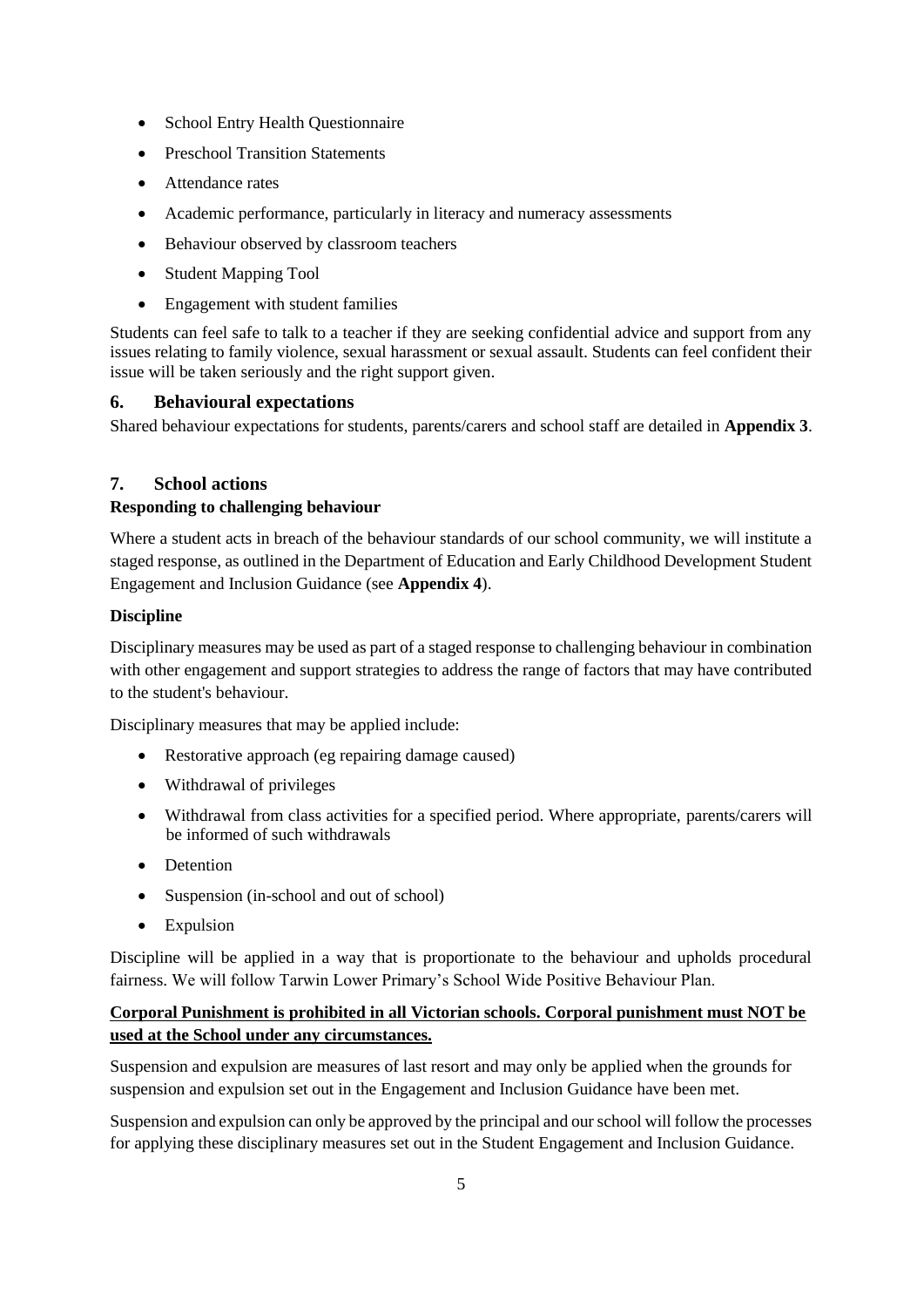Information on grounds and processes for suspension and expulsion that our school will follow are available here: <http://www.education.vic.gov.au/school/principals/participation/Pages/discipline.aspx>

## **8. Engaging with families**

The School values parent/carer input into its operations and curriculum offerings and seeks feedback through the Parent Opinion survey, and from parent representatives on School Council. The School Council provides financial assistance and encouragement to the Parents' Association in our efforts to build a sense of community.

The school will support families to engage in their child's learning and build their capacity as active learners. It provides an environment that welcomes all parents/carers and is responsive to them as partners in learning.

The school will create successful partnerships with parents/carers and families by:

- ensuring all parents/carers are aware of the school's Student Engagement Policy
- conducting effective school-to-home and home-to-school communications
- providing volunteer opportunities to enable parents/carers and students to contribute (following the Child Safe Standards)
- involving families with homework and other curriculum-related activities
- involving families as participants in school decision-making
- coordinating resources and services from the community for families, students and the school
- involving families in Student Support Groups

Parents responsibilities for supporting their child's attendance and engagement are outlined at **Appendix 3**. Furthermore, parents are expected to act in a respectful and constructive manner when dealing with our school. More detail on parent responsibilities and consequences for inappropriate behaviour are outlined in our Statement of Values Appendix

## **9. Evaluation**

#### **Data collection and analysis**

Data will be collected regarding frequency and types of wellbeing issues, to measure the success or otherwise of school-based strategies and approaches.

Some of sources of data used are:

- the Attitudes to School Survey data
- school level report data
- parent survey data
- data from case management work with students
- data extracted from software such as CASES21 or SOCS

#### **Review of this policy**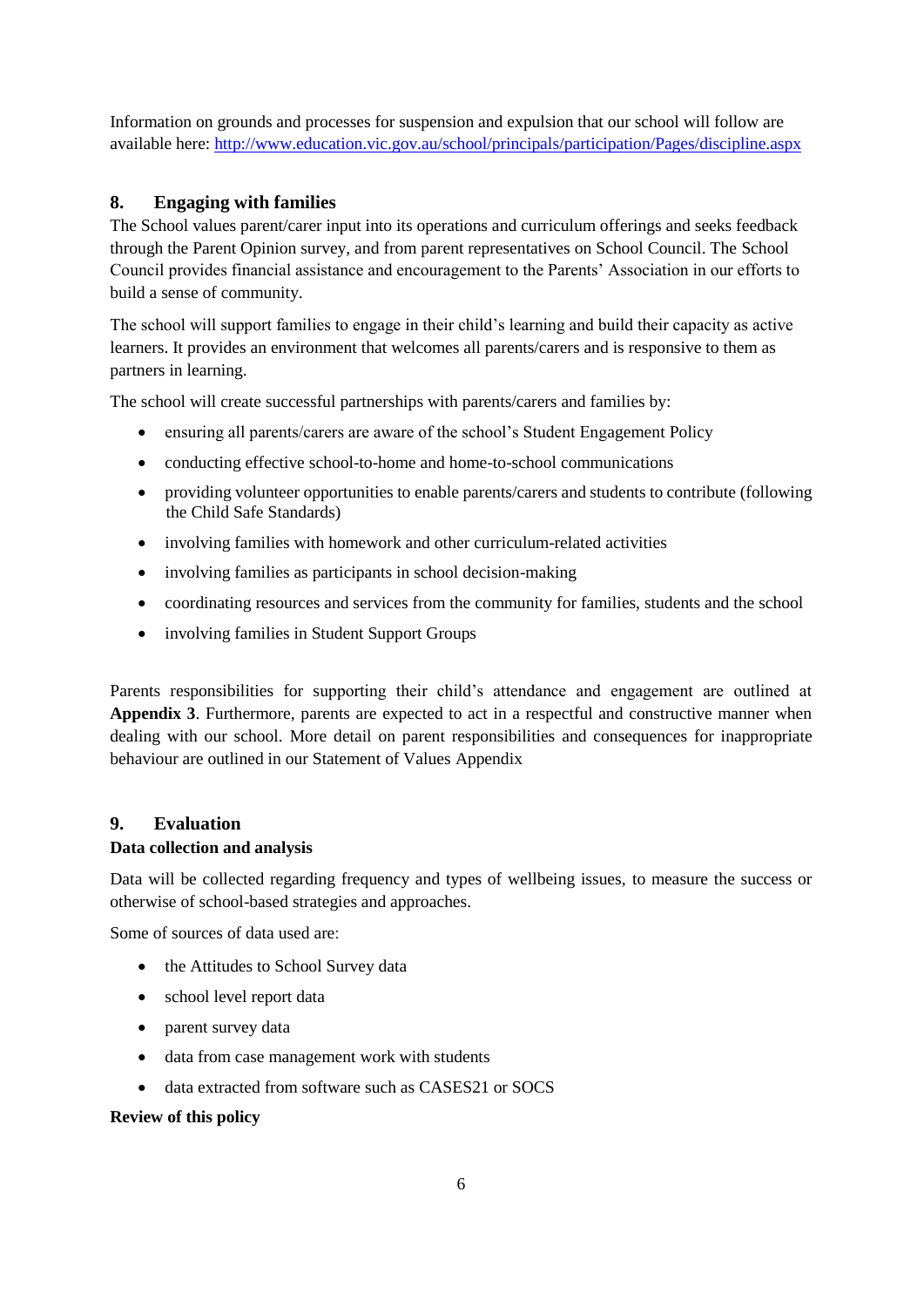This policy will be reviewed **annually** or more often if necessary due to changes in regulations or circumstances.

This policy was ratified by School Council on 8<sup>th</sup> May 2018

## **10. Appendices and Related Policies**

Appendix 1: Statement of Rights and Responsibilities

Appendix 2: Student Engagement Strategies

Appendix 3: Behaviour expectations

Appendix 4: Staged response to behaviour issues

Appendix 5: Process for responding to breaches of Behaviour Expectations

This policy is informed by DET Student Engagement and inclusion Guidance available at [http://www.education.vic.gov.au/school/principals/participation/Pages/studentengagementguidance.as](http://www.education.vic.gov.au/school/principals/participation/Pages/studentengagementguidance.aspx) [px](http://www.education.vic.gov.au/school/principals/participation/Pages/studentengagementguidance.aspx)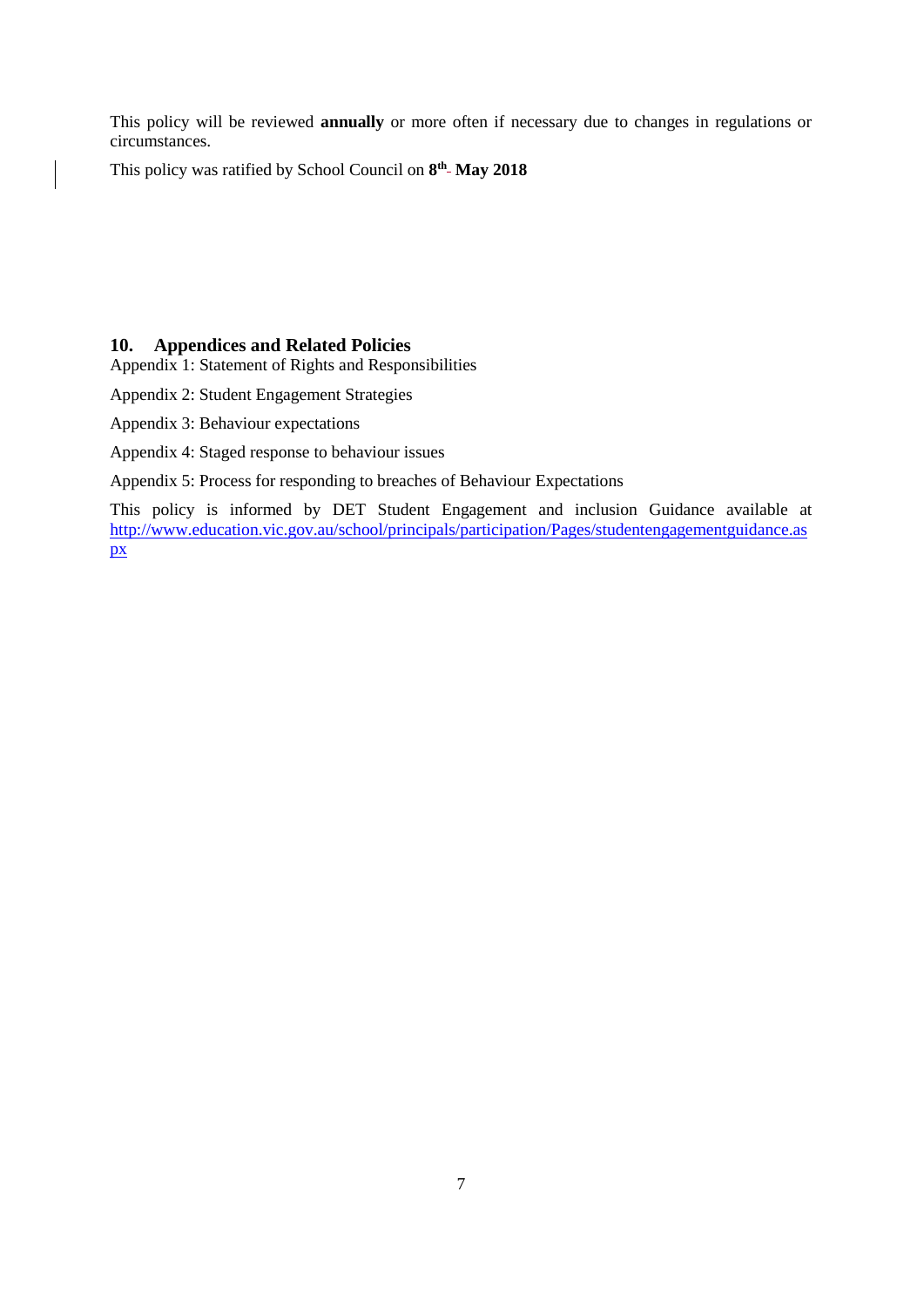## **STATEMENT OF RIGHTS AND RESPONSIBILITIES**

It is the right of all members of the School community to experience a safe and supportive learning and teaching environment. Staff, students and parents/carers have a right to be treated with respect, and enjoy an environment free from bullying (including cyber bullying), harassment, violence, discrimination or intimidation. (Refer to our Bullying Prevention Policy and Equal Opportunity Policy).

Teachers also have the rights to be informed, within Privacy requirements, about matters relating to students that may impact on the teaching and learning for that student.

Students have a responsibility to contribute positively to the educational experience for themselves and other students, to participate fully in the school's educational program, and to ensure that their behaviours demonstrate respect for themselves, their peers, their teachers and all other members of the school community.

Parents/Carers have a responsibility to take an active interest in their child's educational progress, model and reinforce positive behaviours and ensure their child's regular attendance. They have a responsibility to support the school in maintaining a safe and respectful learning environment for all students, and engage in regular and constructive communication with school staff regarding their child's learning.

Teachers have a responsibility to demonstrate the standards set by the Victorian Institute of Teaching. That is, to know how students learn and how to teach them effectively, know the content they teach, know their students, plan and assess for effective learning, create and maintain safe and challenging learning environments, and use a range of strategies to engage students in effective learning. Teachers also have a responsibility to fairly, reasonably and consistently implement the Student Engagement Policy.

All members have an obligation to ensure school property is appropriately used and maintained.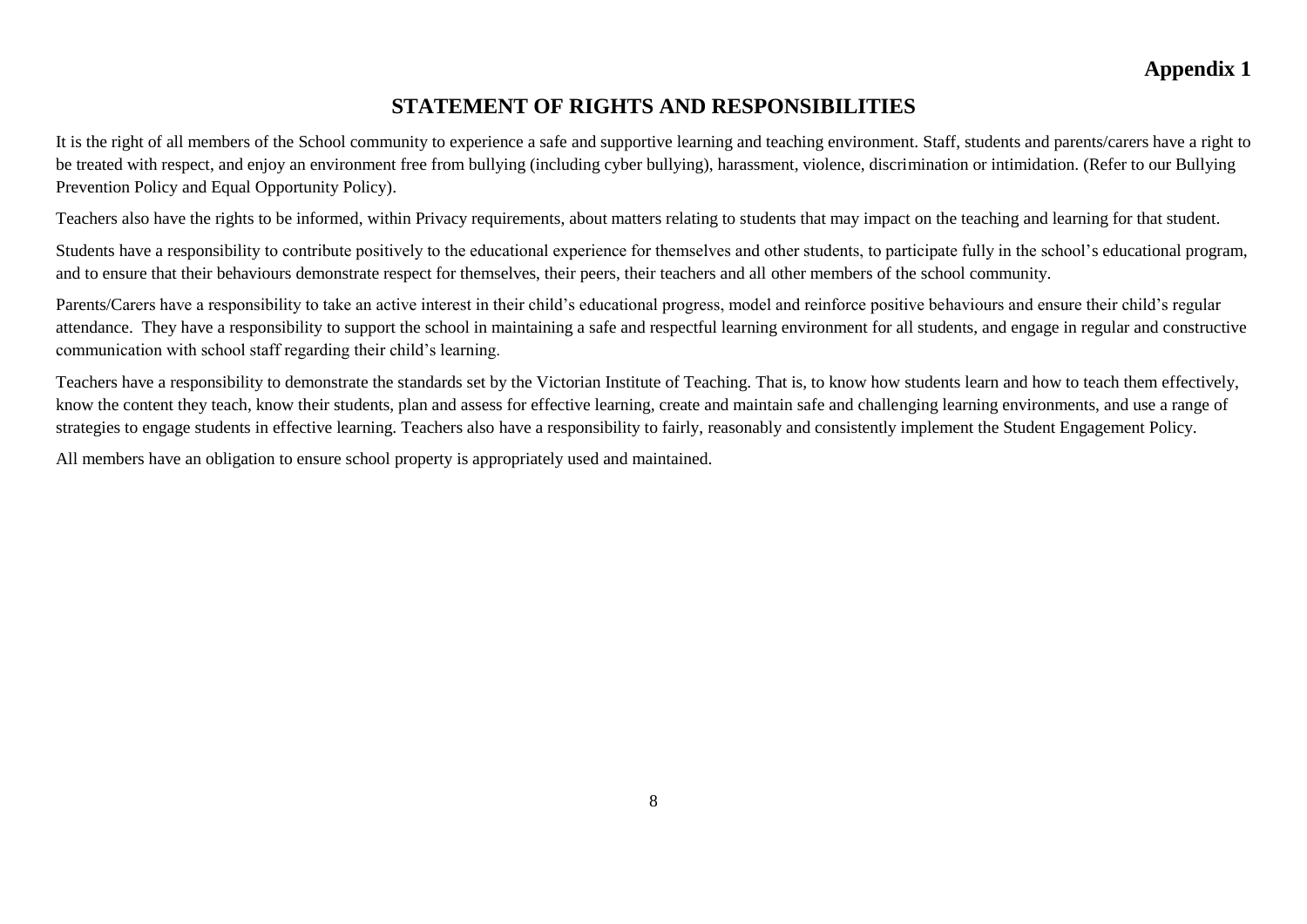## **Student Engagement Strategies Appendix 2**

| <b>Universal strategies</b>                                                                                                                                                                                                                                                                                                                                                                                                                                                                                                                                                                                                                                                                                                                                                                                                                                                                                                                                                                                                                                                                                          | <b>Targeted strategies</b>                                                                                                                                                                                                                                                                                                                                                                                                                                                                                                                                                                                                                                                                                         | <b>Individual strategies</b>                                                                                                                                                                                                                                                                                                                                                                                                                                                                                                                                                                                                                                                                                                                                                                                                            |
|----------------------------------------------------------------------------------------------------------------------------------------------------------------------------------------------------------------------------------------------------------------------------------------------------------------------------------------------------------------------------------------------------------------------------------------------------------------------------------------------------------------------------------------------------------------------------------------------------------------------------------------------------------------------------------------------------------------------------------------------------------------------------------------------------------------------------------------------------------------------------------------------------------------------------------------------------------------------------------------------------------------------------------------------------------------------------------------------------------------------|--------------------------------------------------------------------------------------------------------------------------------------------------------------------------------------------------------------------------------------------------------------------------------------------------------------------------------------------------------------------------------------------------------------------------------------------------------------------------------------------------------------------------------------------------------------------------------------------------------------------------------------------------------------------------------------------------------------------|-----------------------------------------------------------------------------------------------------------------------------------------------------------------------------------------------------------------------------------------------------------------------------------------------------------------------------------------------------------------------------------------------------------------------------------------------------------------------------------------------------------------------------------------------------------------------------------------------------------------------------------------------------------------------------------------------------------------------------------------------------------------------------------------------------------------------------------------|
| Our school will deliver a broad curriculum and<br>implement the Victorian Curriculum.<br>Our teachers will adopt a range of teaching and<br>assessment approaches to effectively respond to the<br>diverse learning styles, strengths and needs of our<br>students.<br>Our school will develop behavioural expectations for all<br>members of the school community in consultation with<br>students, staff and parents/carers, and these will be<br>taught to all students and shared with their families.<br>Our school will regularly acknowledge examples of<br>positive behaviour and student achievement, both<br>informally in classroom settings and more formally in<br>events such as assemblies and via communications to<br>parents, following the schools SWPBS.<br>All students will participate in a social and emotional<br>learning curriculum program and follow the Kids Matter<br>framework.<br>Students will have the opportunity to contribute to and<br>provide feedback on decisions about school operations<br>both through the Junior School Council and other more<br>informal mechanisms. | All students will be involved in setting Personal Goals,<br>including Literacy, Mathematics and Personal and<br>Social.<br>All students in Out of Home Care will be referred to<br>Student Support Services for an Educational Needs<br>Assessment<br>Students identified with additional needs or areas of<br>concern, such as speech, will be referred to Student<br><b>Support Services</b><br>Teaching staff will apply a trauma-informed approach<br>(using <i>Calmer Classrooms: A Guide to Working with</i><br><b>Traumatised Children</b> , and similar resources) to working<br>with students who have experience trauma, such as<br>students from refugee backgrounds or who are in out of<br>home-care. | Strategies to support attendance and engagement of<br>individual students include:<br>Meet with student and their parent/carer to talk<br>$\circ$<br>about how best to help the student engage with<br>school<br>Establish a Student Support Group.<br>$\circ$<br>o Seek extra resources under the Program for<br>Students with Disabilities for eligible students<br>Develop a Behaviour Support Plan and/or<br>$\circ$<br>Individual Education Plan.<br>Consider if any environmental changes need to be<br>$\circ$<br>made, for example changing the classroom set up.<br>Refer to internal support services eg Student<br>$\circ$<br>Welfare Coordinator or Student Support Services<br>Refer to external support services inlcuding<br>$\circ$<br>ChildFirst, Local Government Youth Services,<br>Community Agencies eg Anglicare. |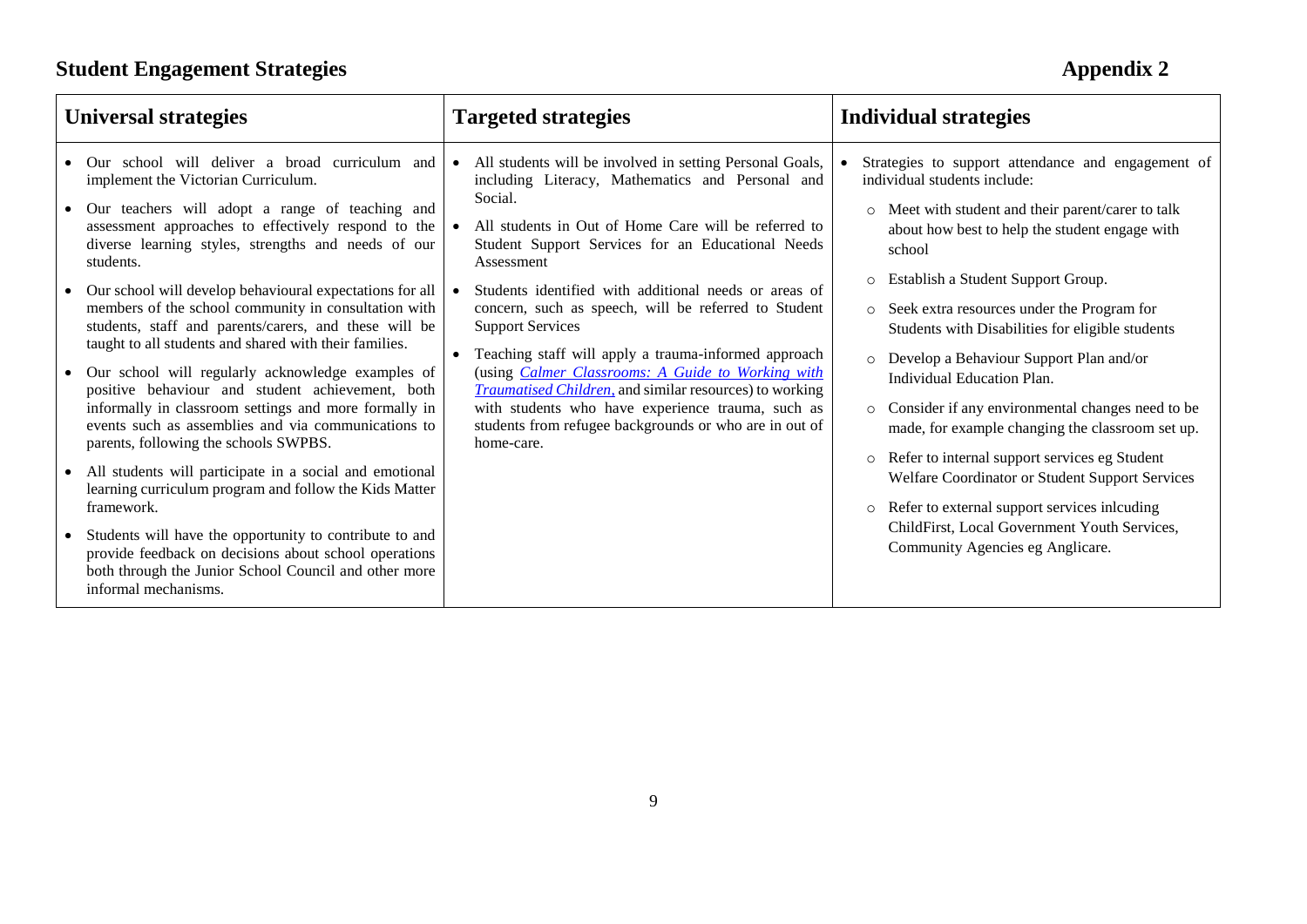## **Shared Behaviour Expectations Appendix 3**

|                                                                                            | <b>Students</b>                                                                                                                                                                                                                                                                                          | <b>Parents/Carers</b>                                                                                                                                                                                                                                                                                                                                                                                                                                                                                                   | <b>Principals/Teachers &amp; Staff</b>                                                                                                                                                                                                                                                                                                                                                                                                                                                                                                                     |
|--------------------------------------------------------------------------------------------|----------------------------------------------------------------------------------------------------------------------------------------------------------------------------------------------------------------------------------------------------------------------------------------------------------|-------------------------------------------------------------------------------------------------------------------------------------------------------------------------------------------------------------------------------------------------------------------------------------------------------------------------------------------------------------------------------------------------------------------------------------------------------------------------------------------------------------------------|------------------------------------------------------------------------------------------------------------------------------------------------------------------------------------------------------------------------------------------------------------------------------------------------------------------------------------------------------------------------------------------------------------------------------------------------------------------------------------------------------------------------------------------------------------|
| <b>Engagement</b><br>(participation in<br>the classroom and<br>other school<br>activities) | Demonstrate:<br><i>preparedness</i> to engage in and take full<br>advantage of the school program<br><i>effort</i> to do their very best<br>$\bullet$<br>self-discipline to ensure a cooperative<br>$\bullet$<br>learning environment and model the school<br>values<br>team work<br>$\bullet$           | Promote positive outcomes by valuing the<br>$\bullet$<br>importance of education and liaising with<br>the school on their child's progress/needs<br>Support their child in their preparedness<br>for the school day and in the provision of<br>a supportive home environment<br>Monitor their child's school involvement<br>and progress and communicate with the<br>school when necessary<br>Are informed and supportive of school<br>$\bullet$<br>programs and actively participate in<br>school events/parent groups | The school will comply with its duty of<br>$\bullet$<br>care obligations and have a responsibility<br>to provide an educational environment<br>that can effectively engage all students<br>The school will provide appropriate,<br>$\bullet$<br>relevant and challenging curriculum that<br>gives students the opportunity to have<br>input into their learning and experience<br>success                                                                                                                                                                  |
| <b>Attendance</b>                                                                          | All students are expected to:<br>attend and be punctual for all timetabled<br>$\bullet$<br>classes every day that the school is open to<br>students<br>be prepared to participate fully in lessons<br>$\bullet$<br>bring a note from their parents/carers<br>$\bullet$<br>explaining an absence/lateness | Ensure that their child's enrolment details<br>are correct<br>Ensure their child attends regularly<br>$\bullet$<br>Advise the school as soon as possible<br>$\bullet$<br>when a child is absent<br>Account for all student absences<br>Keep family holidays within scheduled<br>school holidays<br>Support their child's learning during<br>$\bullet$<br>absences and work with the school to<br>reintegrate students after prolonged<br>absences                                                                       | In accordance with DEECD procedures the<br>school will:<br>proactively promote regular attendance<br>٠<br>mark rolls accurately each lesson<br>$\bullet$<br>follow up on any unexplained absences<br>$\bullet$<br>promptly and consistently<br>identify trends via data analysis<br>$\bullet$<br>report attendance data in the school's<br>$\bullet$<br><b>Annual Report</b><br>Support students whose attendance is<br>$\bullet$<br>problematic by developing 'Return to<br>School' plans and working with families<br>to implement individual strategies |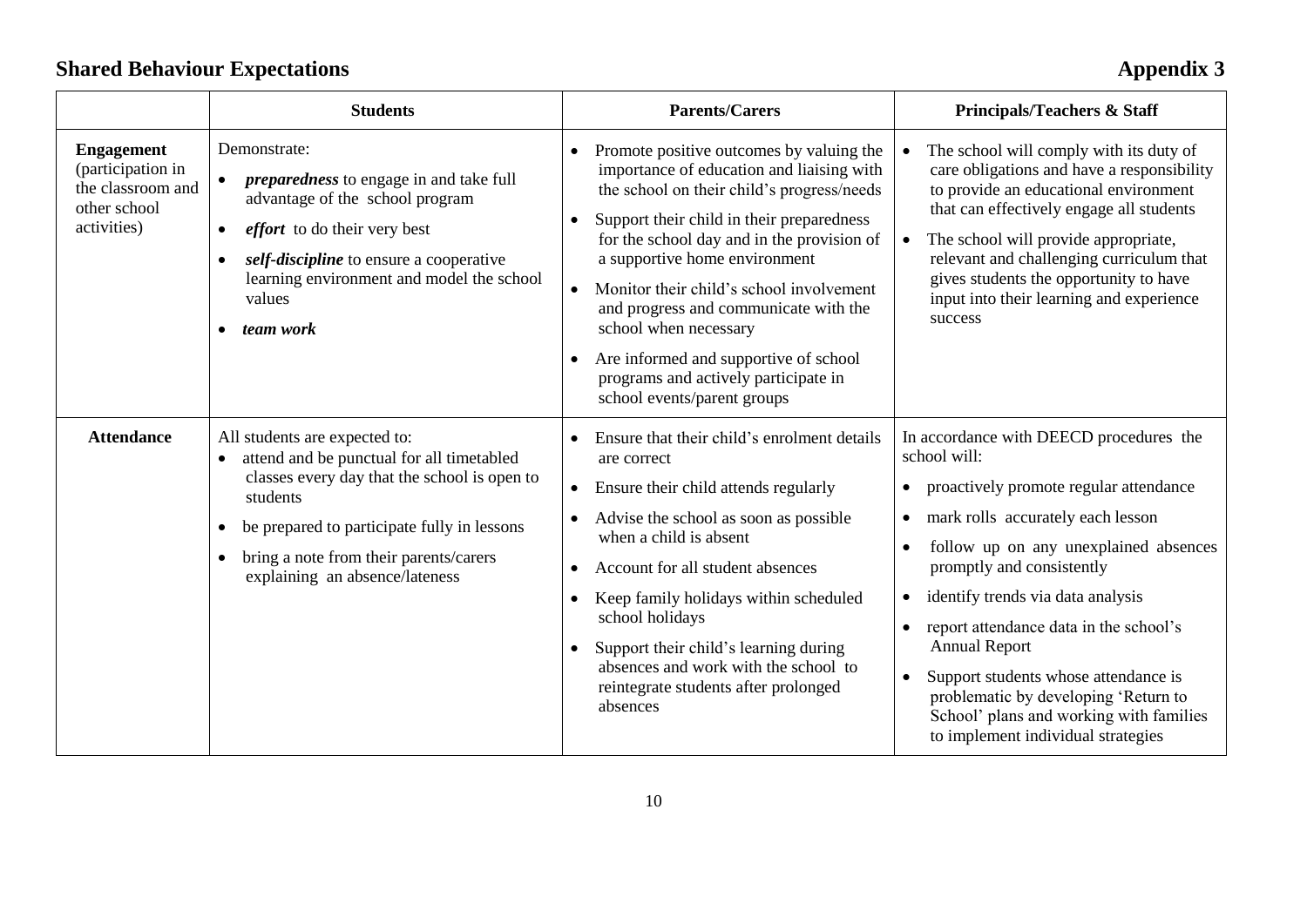| <b>Behaviour</b> | Model the schools core values of <i>Kindness</i> ,<br>Cooperation, Resilience, Respect.<br>Always treat others with respect.<br>٠<br>Never physically or verbally abuse others.<br>$\bullet$<br>Take responsibility for their behaviour and<br>its impact on others<br>Obey all reasonable requests of staff.<br>٠<br>Respect the rights of others to learn. No<br>$\bullet$<br>student has the right to impact on the<br>learning of others.<br>Respect the property of others.<br>Bring correct equipment to all classes<br>Comply with the school's policies and work<br>with teachers and parents in developing<br>strategies to improve outcomes | Have high expectations of their child's<br>$\bullet$<br>behaviour and an understanding of the<br>schools behavioural expectations.<br>Communicate with the school regarding<br>$\bullet$<br>their child's circumstances<br>Cooperate with the school by assisting in<br>$\bullet$<br>the development and enforcement of<br>strategies to address individual needs. | The school will deliver an inclusive and<br>comprehensive curriculum, which promotes<br>positive behaviours and emphasises the<br>wellbeing of every child.<br>The school will employ whole school and<br>classroom practices to establish a climate in<br>which appropriate behaviour is the norm for<br>all students and focus on the implementation<br>of preventative and early intervention<br>strategies to deal with attendance and<br>behavioural issues.<br>The school will consistently apply its<br>Behaviour Management Policy through a<br>shared collegiate understanding and only<br>exclude students in extreme circumstances.<br>The school recognises that for some students<br>additional support may be needed in the form<br>of staged responses and is committed to<br>working with families to reintegrate students<br>after exclusion. |
|------------------|-------------------------------------------------------------------------------------------------------------------------------------------------------------------------------------------------------------------------------------------------------------------------------------------------------------------------------------------------------------------------------------------------------------------------------------------------------------------------------------------------------------------------------------------------------------------------------------------------------------------------------------------------------|--------------------------------------------------------------------------------------------------------------------------------------------------------------------------------------------------------------------------------------------------------------------------------------------------------------------------------------------------------------------|----------------------------------------------------------------------------------------------------------------------------------------------------------------------------------------------------------------------------------------------------------------------------------------------------------------------------------------------------------------------------------------------------------------------------------------------------------------------------------------------------------------------------------------------------------------------------------------------------------------------------------------------------------------------------------------------------------------------------------------------------------------------------------------------------------------------------------------------------------------|
|------------------|-------------------------------------------------------------------------------------------------------------------------------------------------------------------------------------------------------------------------------------------------------------------------------------------------------------------------------------------------------------------------------------------------------------------------------------------------------------------------------------------------------------------------------------------------------------------------------------------------------------------------------------------------------|--------------------------------------------------------------------------------------------------------------------------------------------------------------------------------------------------------------------------------------------------------------------------------------------------------------------------------------------------------------------|----------------------------------------------------------------------------------------------------------------------------------------------------------------------------------------------------------------------------------------------------------------------------------------------------------------------------------------------------------------------------------------------------------------------------------------------------------------------------------------------------------------------------------------------------------------------------------------------------------------------------------------------------------------------------------------------------------------------------------------------------------------------------------------------------------------------------------------------------------------|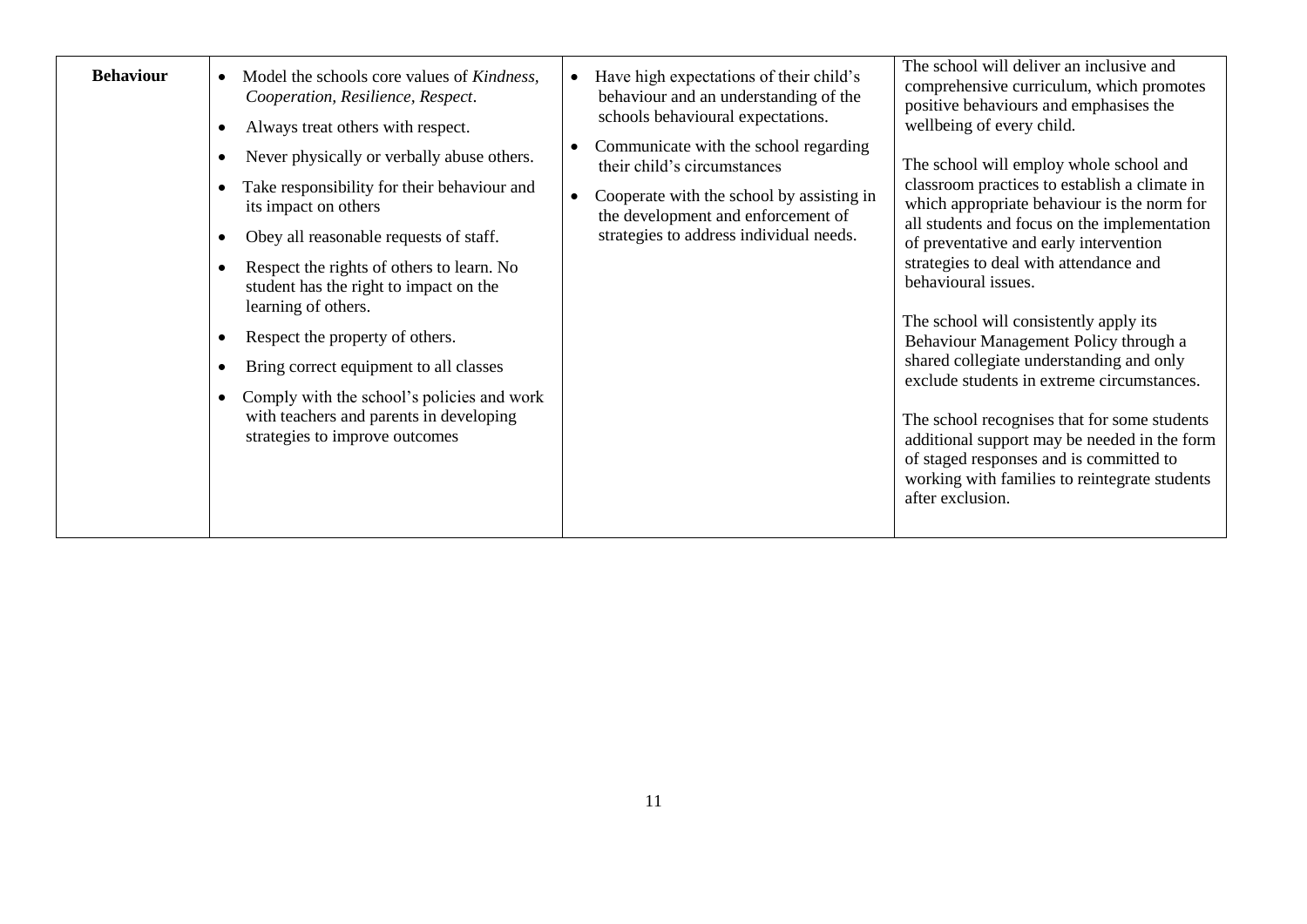## **Shared Behaviour Expectations** Appendix 3

## **STATEMENT OF VALUES** *PROMOTING HEALTHY, SAFE AND RESPECTFUL SCHOOL COMMUNITIES*

Tarwin Lower Primary School recognises the importance of the partnership between schools and parents to support student learning, engagement and wellbeing. We share a commitment to, and a responsibility for, ensuring inclusive, safe and orderly environments for children and young people.

This Statement of Values sets out our behavioural expectations of all members in this school community, including the principal, all school staff, parents, students and visitors. It respects the diversity of individuals in our school community and addresses the shared responsibilities of all members in building safe and respectful school communities.

Discrimination, sexual and other forms of harassment, bullying, violence, aggression and threatening behaviour are unacceptable and will not be tolerated in this school. Sexism, sexual harassment, sexist jokes and discrimination will not be tolerated. We treat everyone with respect regardless of their gender, sexuality, cultural background and disability or family circumstances.

Our Statement of Values acknowledges that parents and school staff are strongly motivated to do their best for every child. Everyone has the right to differing opinions and views and to raise concerns, as long as we do this respectfully as a community working together.

## **RESPONSIBILITIES**

## **As Principals and School Leaders, We Will:**

- Work collaboratively to create a school environment where respectful and safe conduct is expected of everyone.
- Behave in a manner consistent with the standards of our profession and meet core responsibilities to provide inclusive, safe and orderly environments.
- Plan, implement and monitor arrangements to ensure the care, safety, security and general wellbeing of all students in attendance at the school is protected.
- Identify and support students who are or may be at risk.
- Do our best to ensure every child achieves their personal and learning potential.
- Work with parents to understand their child's needs and, where necessary, adapt the learning environment accordingly.
- Respond appropriately, when inclusive, safe or orderly behaviour is not demonstrated and implement appropriate interventions and sanctions when required.
- Make known to parents the school's communication and complaints procedures.
- Ask any person who is acting in an offensive or disorderly way to leave the school grounds.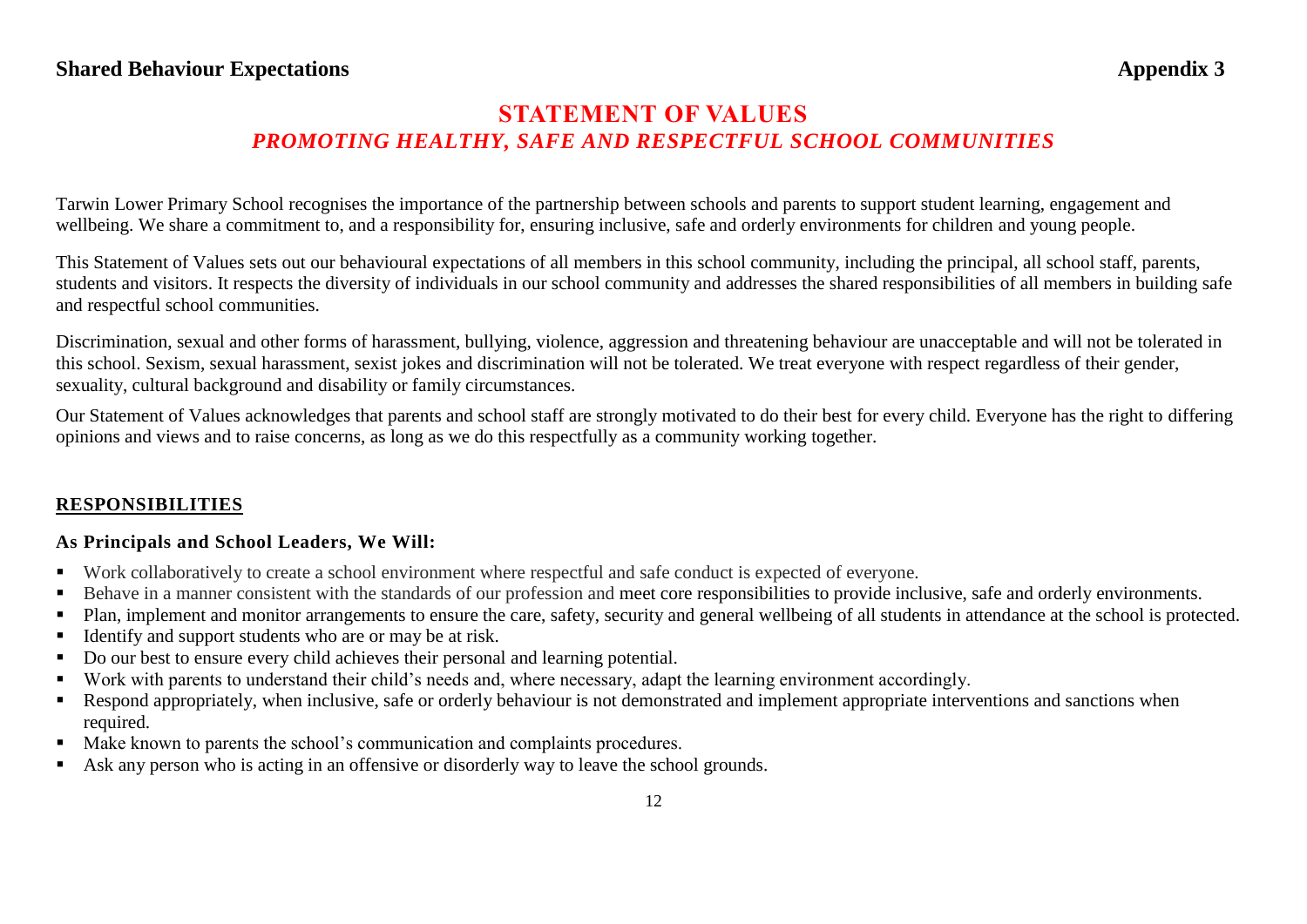- Families privacy is respected at all times, personal information will not be disclosed to other families.
- Not use social media to defame the school, teachers, parents, students, the school community or programs.

## **As Teachers and All Non-Teaching Staff, We Will:**

- Model positive behaviour to students consistent with the standards of our profession.
- **Proactively engage with parents about student outcomes.**
- Work with parents to understand the needs of each student and, where necessary, adapt the learning environment accordingly.
- Work collaboratively with parents to improve learning and wellbeing outcomes for students with additional needs.
- Communicate with the principal and school leaders in the event we anticipate or face any tension or challenging behaviours from parents.
- Treat all members of the school community with respect.
- Families privacy is respected at all times, personal information will not be disclosed to other families.
- Not use social media to defame the school, teachers, parents, students, the school community or programs.

## **As Parents, We Will:**

- Model positive behaviour to our child.
- Ensure our child attends school on time, every day the school is open for instruction.
- Take an interest in our child's school and learning.
- Work with the school to achieve the best outcomes for our child.
- Communicate constructively with the school and use expected processes and protocols when raising concerns.
- Support school staff to maintain a safe learning environment for all students.
- Follow the school's complaints processes if there are complaints.
- Treat all school leaders, staff, students, and other members of the school community with respect.
- Not use social media to defame the school, teachers, parents, students, the school community or programs.

## **As Students, We Will:**

- Model positive behaviour to other students.
- Comply with and model school values.
- Behave in a safe and responsible manner.
- Respect ourselves, other members of the school community and the school environment.
- Actively participate in school.
- Not disrupt the learning of others and make the most of our educational opportunities.
- Not use social media to defame the school, teachers, parents, students, the school community or programs.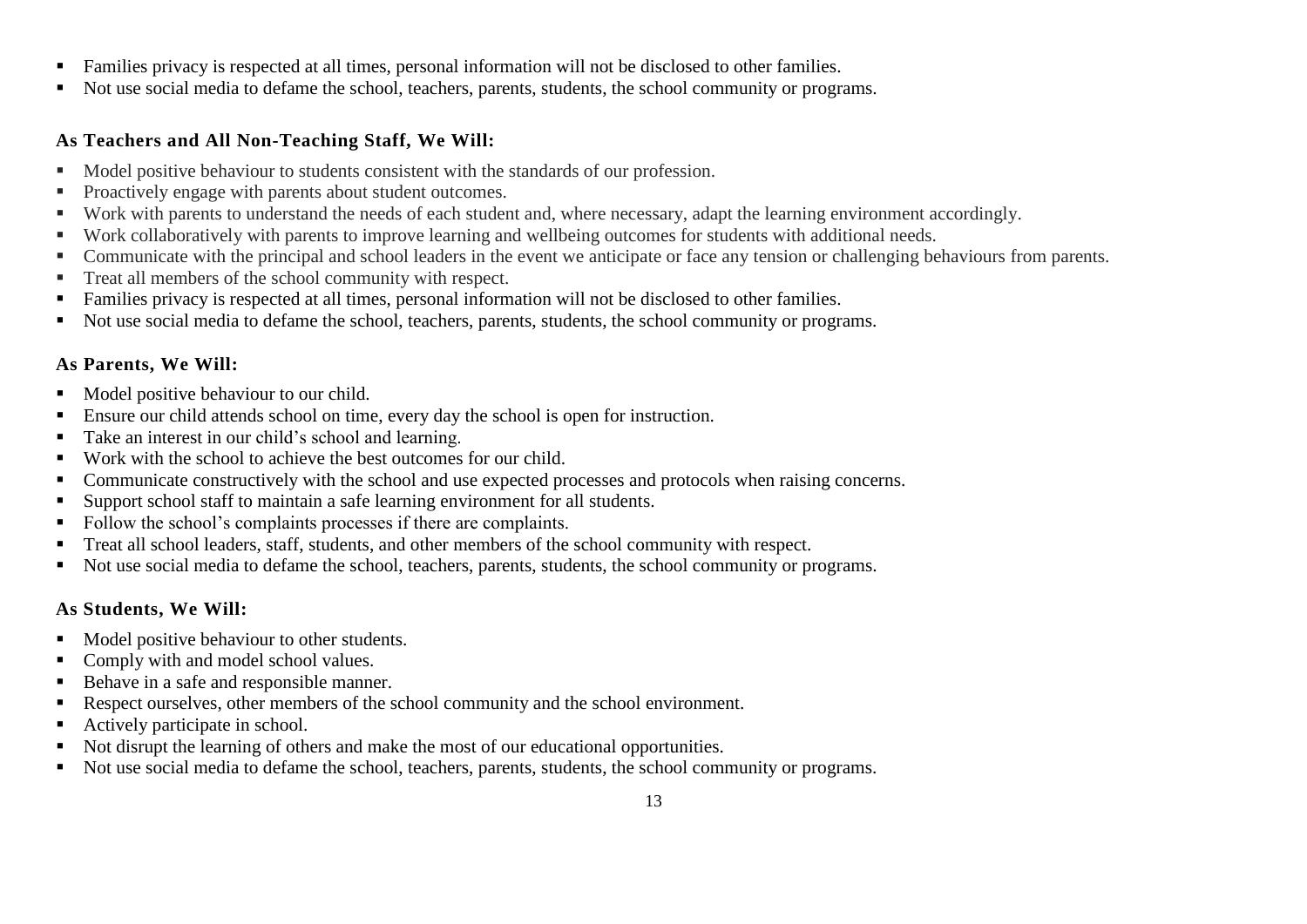## **As Community Members, We Will:**

- Model positive behaviour to the school community.
- Treat other members of the school community with respect.
- Support school staff to maintain a safe and orderly learning environment for all students.
- Utilise the school's communications policy to communicate with the school.
- Not use social media to defame the school, teachers, parents, students, the school community or programs.

## **The Department of Education Will:**

- **Provide support and advice to principals to equip them to manage and respond to challenging behaviour of students, parents and staff.**
- **Provide practical guidance and resources to support schools to manage and respond to challenging behaviour of students, parents and staff.**
- **Provide practical guidance and resources to support schools respond to and prevent bullying and promote cyber-safety and wellbeing.**
- **Provide access to evidence based resources and strategies to increase student safety, wellbeing and engagement.**
- Provide schools with practical and legal support as required.
- **Provide parents with practical guidance and resources to resolve conflicts with the school.**

## **CONSEQUENCES FOR FAILING TO UPHOLD THE STATEMENT OF VALUES**

## **Unreasonable Behaviours**

Behaviours that are considered inappropriate on and adjacent to school grounds or in relation to school business and that do not uphold the principles of this Statement of Values include when a person:

- **is rude, aggressive or harasses others**
- sends rude, confronting or threatening letters, emails or text messages
- is manipulative or threatening
- speaks in an aggressive tone, either in person or over the telephone
- makes sexist, racist or derogatory comments
- inappropriately uses social media as a forum to raise concerns/make complaints against the school
- is physically intimidating, e.g. standing very close.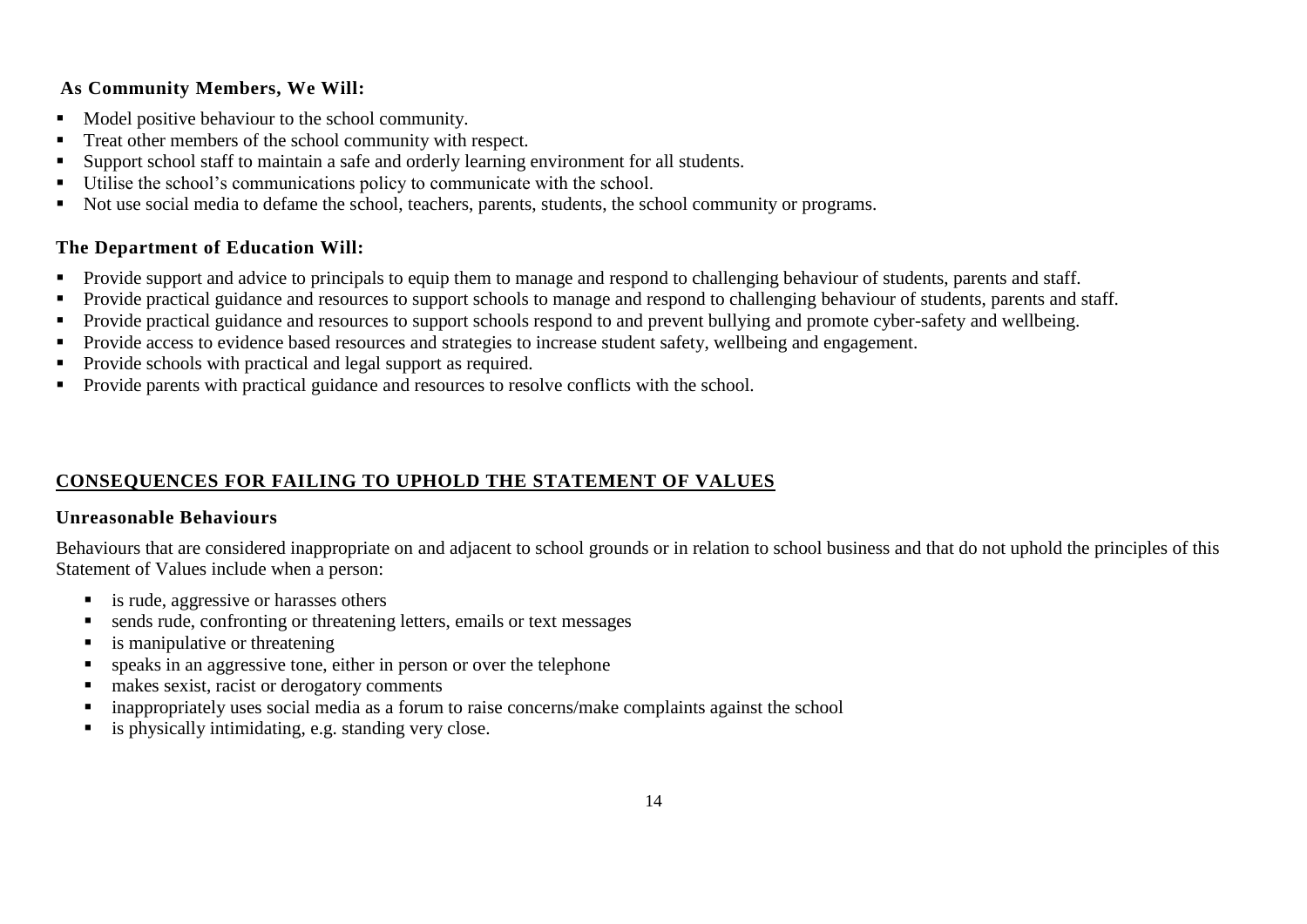## **Consequences**

Principals are responsible for determining what constitutes reasonable and unreasonable behaviour.

Unreasonable behaviour and/or failure to uphold the principles of this Statement of Values may lead to further investigation and the implementation of appropriate consequences. This may include:

- utilising mediation and counselling services
- alternative communication strategies being applied
- formal notice preventing entry onto school premises or attendance at school activities. Written notice will follow any verbal notice given.
- an intervention order being sought
- informing the police which may result in a charge of trespass or assault
- asked to take down negative comments on social media

By agreeing to meet specified standards of positive behaviour, everyone in our school community can be assured that they will be treated with fairness and respect. In turn, this will help to create a school that is safe and orderly, where everyone is empowered to participate and learn.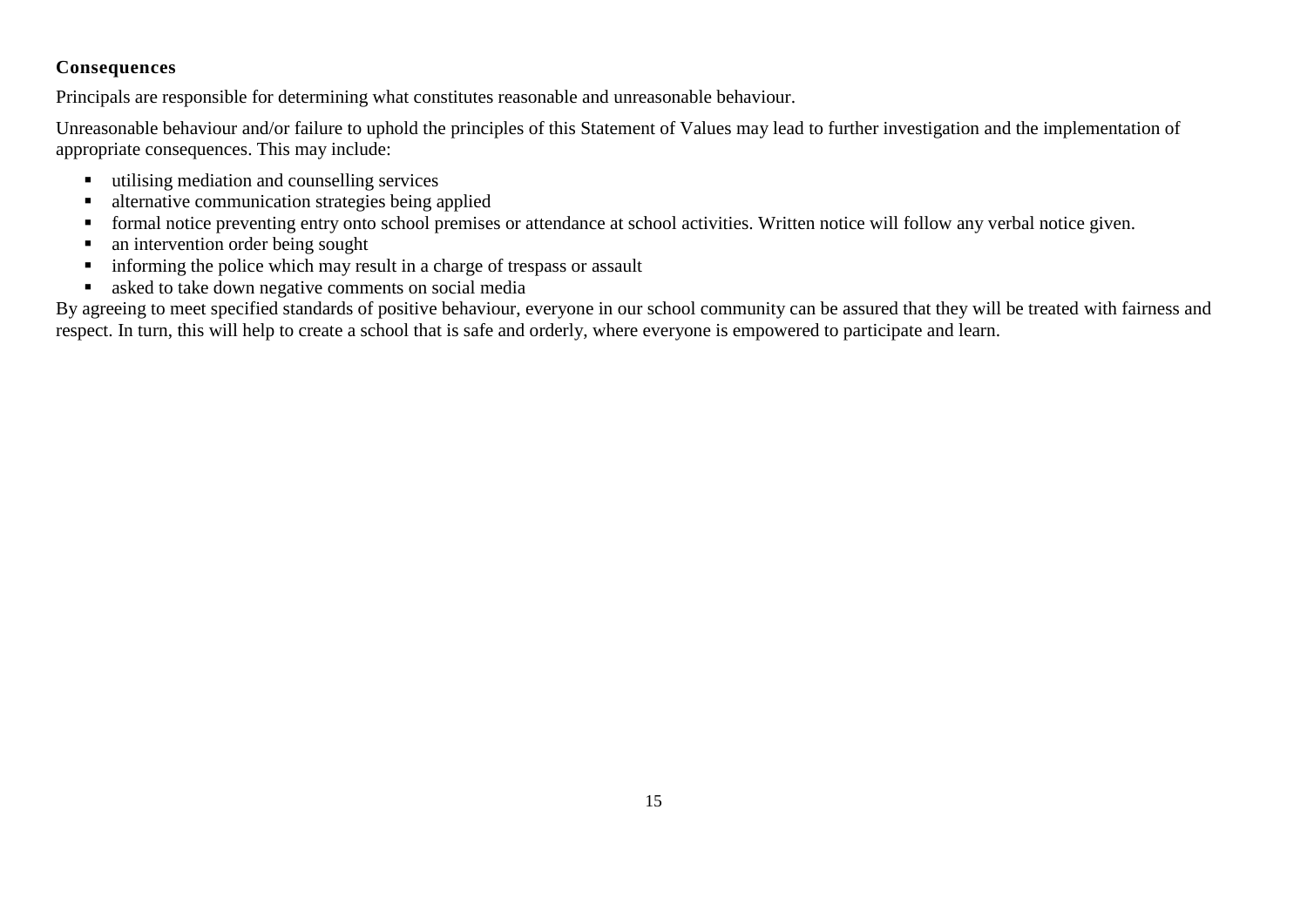## **Staged response checklist for student behaviour issues**

| Stage 1: Promoting positive behaviour and preventing behavioural issues                                                   |                       |  |
|---------------------------------------------------------------------------------------------------------------------------|-----------------------|--|
| <b>Suggested strategies</b>                                                                                               | <b>School actions</b> |  |
| Define and teach school-wide expectations for all.                                                                        |                       |  |
| Establish whole school positive behaviour programs.                                                                       |                       |  |
| Establish consistent school-wide processes to identify<br>and support students at risk of disengagement from<br>learning. |                       |  |

| Stage 2: Responding to individual students exhibiting challenging behaviour                                                                  |                       |  |
|----------------------------------------------------------------------------------------------------------------------------------------------|-----------------------|--|
| <b>Suggested strategies</b>                                                                                                                  | <b>School actions</b> |  |
| Assess the behaviour and its functions, influences, and<br>triggers (include student, parents and school wellbeing<br>staff as appropriate). |                       |  |
| Develop Behaviour Support Plan and/or Individual<br>Education Plan (involve parent or carer)                                                 |                       |  |
| Consider if any environmental changes need to be<br>made.                                                                                    |                       |  |
| Teach replacement behaviours.                                                                                                                |                       |  |
| Engage Student Support Services and/or community<br>services to undertake assessments and/or provide<br>specialist support                   |                       |  |
| Establish a student support group                                                                                                            |                       |  |
| Implement appropriate disciplinary measures that are<br>proportionate to problem behaviours                                                  |                       |  |
| Consider out-of-school behaviour management options<br>such as Student Development Centres (if available)                                    |                       |  |